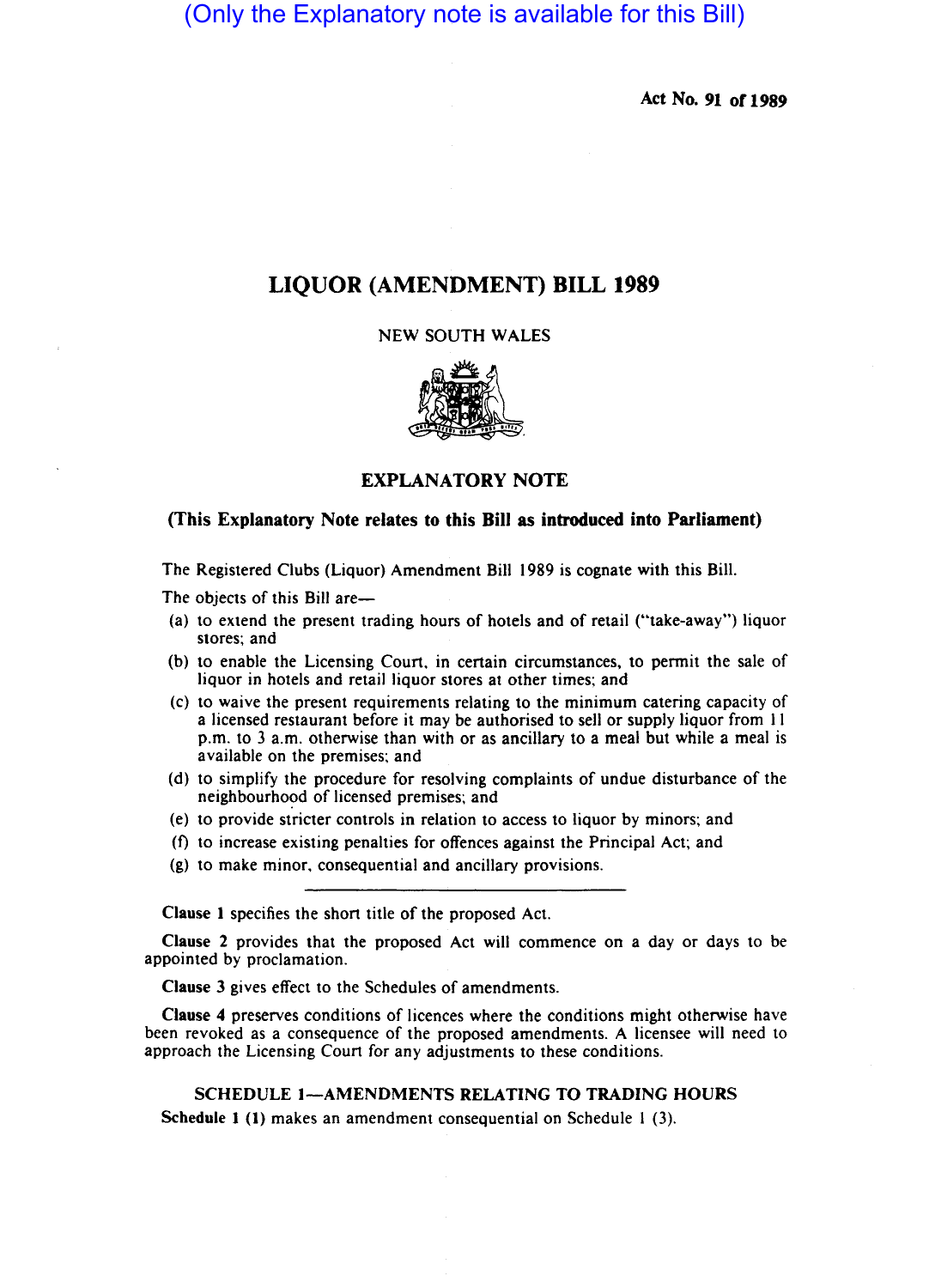Schedule 1 (2) amends section 24 to extend the present normal trading hours for hotels. The times proposed are-

- (a) on a day other than a Sunday, Good Friday or Christmas Oay-5 a.m. to midnight instead of 10 a.m. to 11 p.m.; and
- (b) on a Sunday (unless it is Christmas Day)—from 10 a.m. to 10 p.m. instead of noon to 10 p.m.

It is not proposed to change the normal hotel trading hours at present fixed by the Act for Good Friday or Christmas Day (noon to 10 p.m. with meals) or for trading commenced on New Year's Eve (to 2 a.m. on New Year's Day).

Schedule 1 (3) substitutes section 25 to enable the Licensing Court to extend the normal trading hours proposed by the amendments referred to in Schedule I (2) but, between midnight and 5 a.m., only for the sale of liquor for consumption on the licensed premises in a part of the premises specified by the Licensing Court when granting the extension. An extension must not be granted if it would result in frequent undue disturbance to the neighbourhood. In addition, certain extensions may be granted for a Sunday only to meet the needs of tourists and tourism or some other special need.

Schedule 1 (4) amends section 26 to extend the present trading hours for retail ("takeaway") outlets. The times proposed are-

- (a) except on Sunday, Good Friday and Christmas Oay-5 a.m. to midnight instead of 8 a.m. to 8 p.m. (or to 9 p.m. on late shopping night in the area); and
- (b) on Sunday (other than Christmas Day) from 10 a.m. to 10 p.m. instead of noon to 8 p.m.

Schedule 1 (S) substitutes section 27 to enable the Licensing Court to extend the normal trading hours proposed by the amendments referred to in Schedule I (4) for retail outlets. An extension would permit "take-away" sales on Sunday (other than Christmas Day) from a time earlier than 10 a.m. but not earlier than 5 a.m. and to a time later than 10 p.m. but not later than midnight but may be granted only to meet the needs of tourists and tourism or other special needs and if it would not result in frequent undue disturbance to the neighbourhood of the licensed premises.

Schedule 1 (6) amends section 32 of the Principal Act which at present enables liquor to be sold in a licensed restaurant otherwise than with or as ancillary to a meal from 11 p.m. on one day (not Sunday, Good Friday or Christmas Day) to 3 a.m. on the next day. This is at present conditional on the ability to cater at all times for at least 150 people present at the same time and the provision between II p.m. and 3 a.m. of entertainment by at least 2 persons. The proposed amendment would remove the condition relating to catering capacity but would retain the present condition requiring a meal to be available on the premises between those times. Entertainment would still be required but its provision by one person would be sufficient.

Schedule 1 (7), (8) and (9) make consequential amendments.

#### SCHEDULE 2-AMENDMENTS RELATING TO NEIGHBOURHOOD DISTURBANCES

Schedule 2 (1) makes an amendment consequential on Schedule 2 (2).

Schedule 2 (2) proposes to replace the present section 104 of the Principal Act providing a remedy for the frequent undue disturbance of the neighbourhood of licensed premises. The present section 104 requires the matter to be heard and determined by the Licensing Court following a complaint and issue of a summons. It is proposed to replace this procedure with a conference presided over by a member of the Liquor Administration Board who would be authorised to impose on a licence the same conditions as may be imposed by the Licensing Court under the present provision.